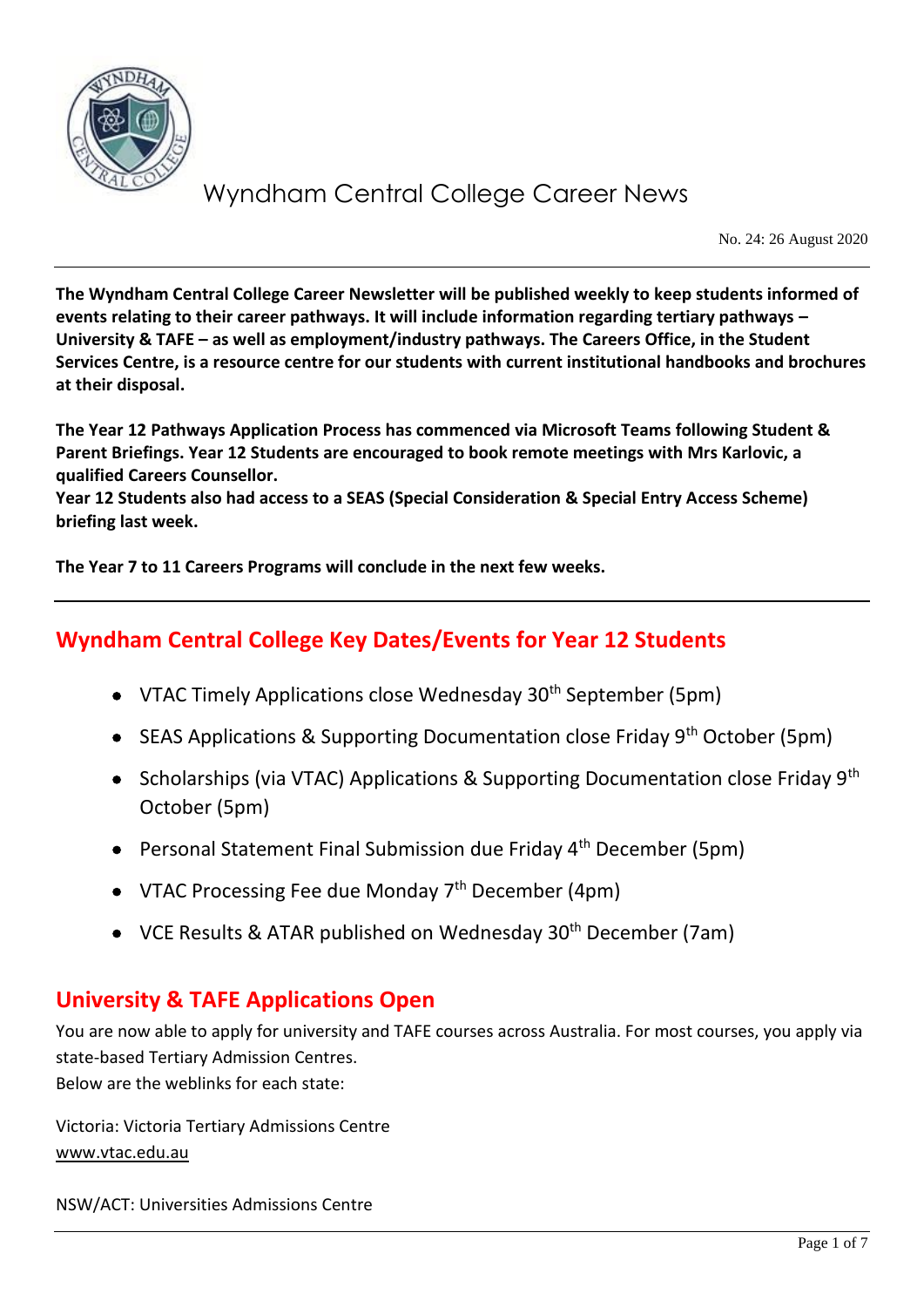

No. 24: 26 August 2020

#### [www.uac.edu.au](http://www.uac.edu.au/)

SA/NT: South Australia Tertiary Admissions Centre [www.satac.edu.au](http://www.satac.edu.au/)

Queensland: Queensland Tertiary Admissions Centre [www.qtac.edu.au](http://www.qtac.edu.au/)

Western Australia: Tertiary Institutions Service Centre [www.tisc.edu.au](http://www.tisc.edu.au/)

Tasmania: apply directly to the University of Tasmania [www.utas.edu.au](http://www.utas.edu.au/)

You will need access to a computer or smart phone, your student ID number, and a PayPal account or credit/debit card.

You will be able to apply for special consideration, some access and equity scholarships and some early entry/guaranteed programs via the Tertiary Admission Centres.

### **Get Help with the VTAC Application Process**

**At Wyndham Central College, briefings were run by Mrs Karlovic (Pathways & Transitions Leader) followed by a phone or Microsoft Teams meeting with each student to complete applications which are taking place now. Students are invited to book times with Mrs Karlovic**

### **Early Admission Programs**

**August closing dates for some early admission programs include: Swinburne University** Early Entry Program 28 August (Round 1),<https://bit.ly/2WiPub5> **La Trobe University** Aspire Program Monday 31 August,<http://bit.ly/2v9WOLN>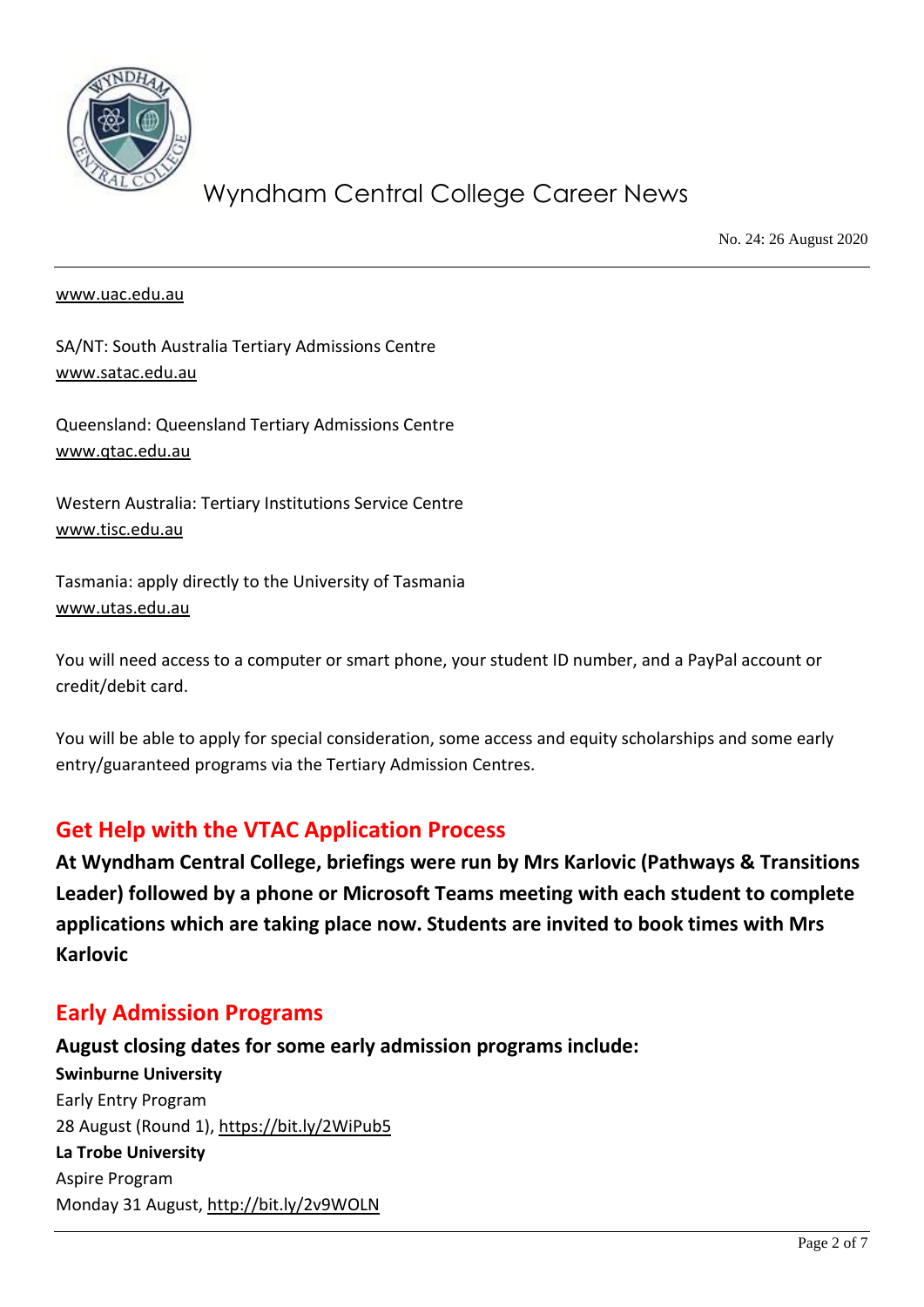

No. 24: 26 August 2020

**Charles Sturt University** Charles Sturt Advantage Monday 31 August,<https://bit.ly/2UmOlgT>

### **Virtual Open Day Dates**

**The following are upcoming dates for several Victorian based institutes. Victoria University** Saturday 29 August, http://bit.ly/2I4uehl **Collarts** Saturday 29 August,<https://bit.ly/2Ee4UqQ> **Monash University** 29 – 31 August,<http://bit.ly/386QjH8> **SAE Qantm** Sunday 30 August,<https://bit.ly/3h5oKDv> **RMIT University** The recordings from the recent open day are available on demand until the  $31<sup>st</sup>$  of August, <https://bit.ly/2CCP4Wp>

### **The Hotel School**

The Hotel School has campuses at Melbourne and Sydney and offers courses in Hotel Management and International Hotel Management.

To find out about courses, early entry programs, scholarships, and how to apply for courses, go to <https://bit.ly/3gnrnPD>

### **Interested in Engineering?**

Charles Sturt University (CSU) offers an innovative civil and structural engineering program like no other in Australia or the world.

Forget studying semester-long subjects, taking exams, or listening to long lectures. Through the CSU 'Topic Tree' model, students study bite-sized content, and skills and knowledge on demand.

Secondary school students are able to complete some of these units online for free.

Just go to<https://bit.ly/34xyfb0> and choose from the topics available in areas such as:

- Introductory Engineering
- Water Engineering
- Materials Engineering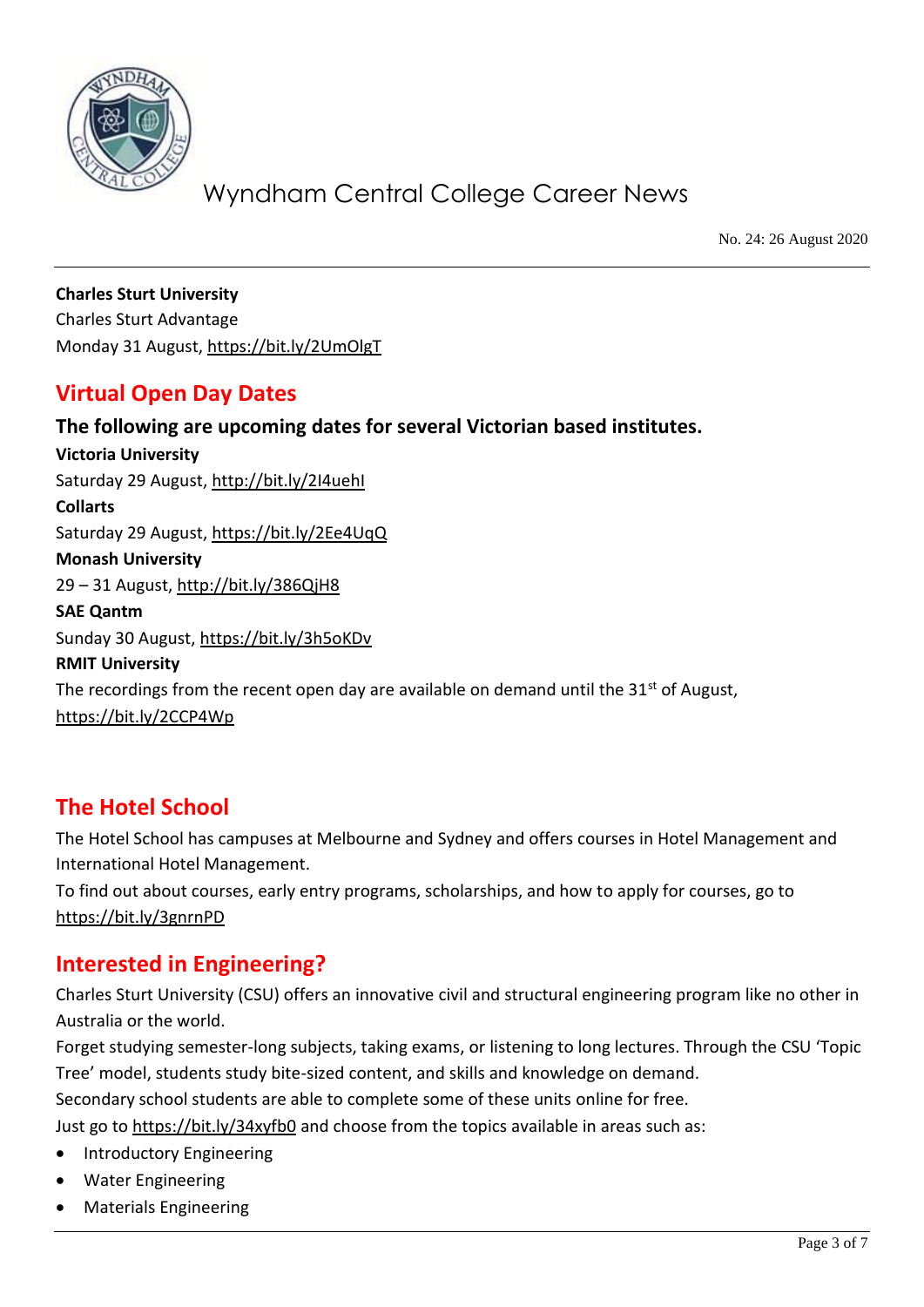

No. 24: 26 August 2020

#### • Geotechnical Engineering

The engineering program is offered at the Bathurst campus and students complete four-years of paid work placement and graduate with a Bachelor and Master level qualification.

## **Students Applying for Nursing/Midwifery Courses**

Year 12 students applying for nursing or midwifery should be mindful of the following entry requirements: **VTAC**

Applicants applying for nursing or midwifery courses via the Victorian Tertiary Admission Centre (VTAC) will need to complete the 'Nursing and Midwifery Declaration Form' within their VTAC account.

#### **Victoria University**

Bachelor of Nursing applicants will need to register for and sit the CASPer test. Note – applicants who are also applying for Initial Teacher Education courses will need to pay and sit for two separate CASPer tests, <https://takecasper.com/>

#### **UAC**

Applicants applying for nursing or midwifery courses via the Universities Admissions Centre (UAC) will need to complete an 'English Proficiency Declaration' within their UAC account.

### **Missed the ADFA Open Day?**

Students who missed the Australian Defence Force Academy (ADFA) virtual open day can watch the recorded QnA and a virtual campus tour via Facebook Watch,<https://bit.ly/2FOEfBO>

At ADFA, students will:

- Undertake officer training
- Study a fully funded degree from UNSW such as Engineering, Arts, Business, Science, or Aviation
- Train in a role such as pilot, intelligence officer, or maritime warfare officer
- Earn a salary of \$40,910 per year plus super
- Live on campus

For information, visit<https://bit.ly/31tkfNH>

### **Interested in Studying Human Behaviour?**

Would you like to become a psychologist?

You will need to start your education by studying a Bachelor degree with an Australian Psychology Accreditation Council (APAC) approved major in psychology. Not all psychology majors are approved by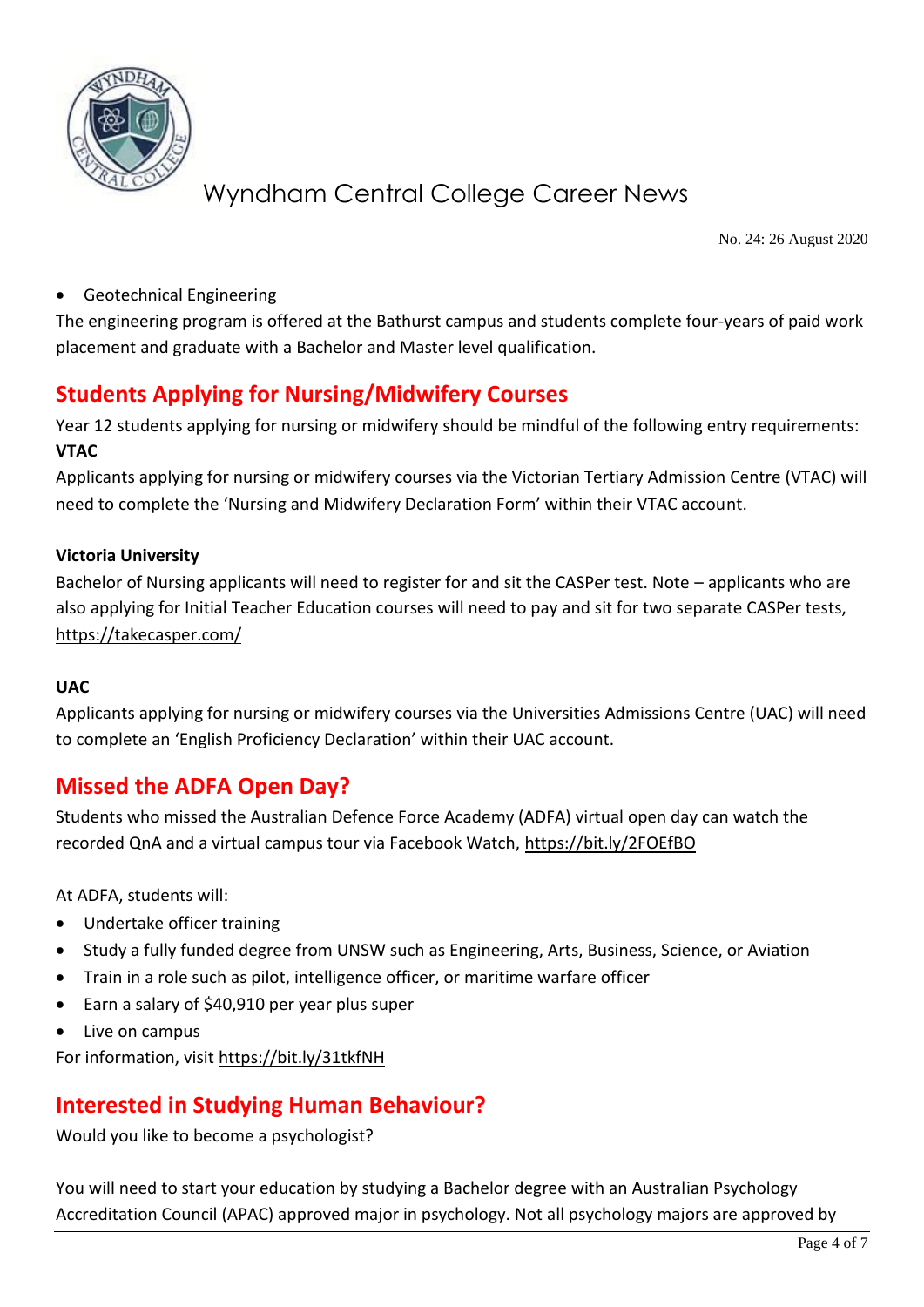

No. 24: 26 August 2020

APAC, so you will need to contact the institution you would like to study at to double check. For more information, go to<http://bit.ly/2xqsTeQ>

Careers in Psychology: Deakin University has developed an excellent website showcasing different careers in Psychology. Go to<http://bit.ly/2wLNAof>

## **La Trobe University Sports Stadium**

You are invited to join La Trobe Sport in this exclusive online showcase of Australia's first state-of-the-art recreation, exercise and sport science teaching and research facility – the La Trobe Sports Stadium – on Tuesday August 25.

The La Trobe Sport Stadium is home to a comprehensive suite of high-performance athlete, education and community sport offerings. As well as touring the facilities, you will learn how you can gain access to the La Trobe Sports Park's crown jewel. To register for the virtual event, visi[t https://bit.ly/3htnc6r](https://bit.ly/3htnc6r)

## **Apprenticeships**

#### **Viva Energy**

Viva Energy are advertising Electrical Instrumentation and Fitter apprenticeships. For information, visit <https://bit.ly/3jargc6>

#### **Transdev Apprenticeship Program**

Applications for heavy vehicle mechanic apprenticeships will open on the 1st of September, [www.transdev.com.au](http://www.transdev.com.au/)

Students can register for an information webinar running on Monday 31 August[, https://bit.ly/30LSy2j](https://bit.ly/30LSy2j)

### **Upcoming Virtual Events**

### **UCAT ANZ**

National Institute of Education is running online medical interview and effective communication skills workshops for students who have sat the UCAT ANZ. For information, dates and to register your place, visit <https://bit.ly/34yQuga>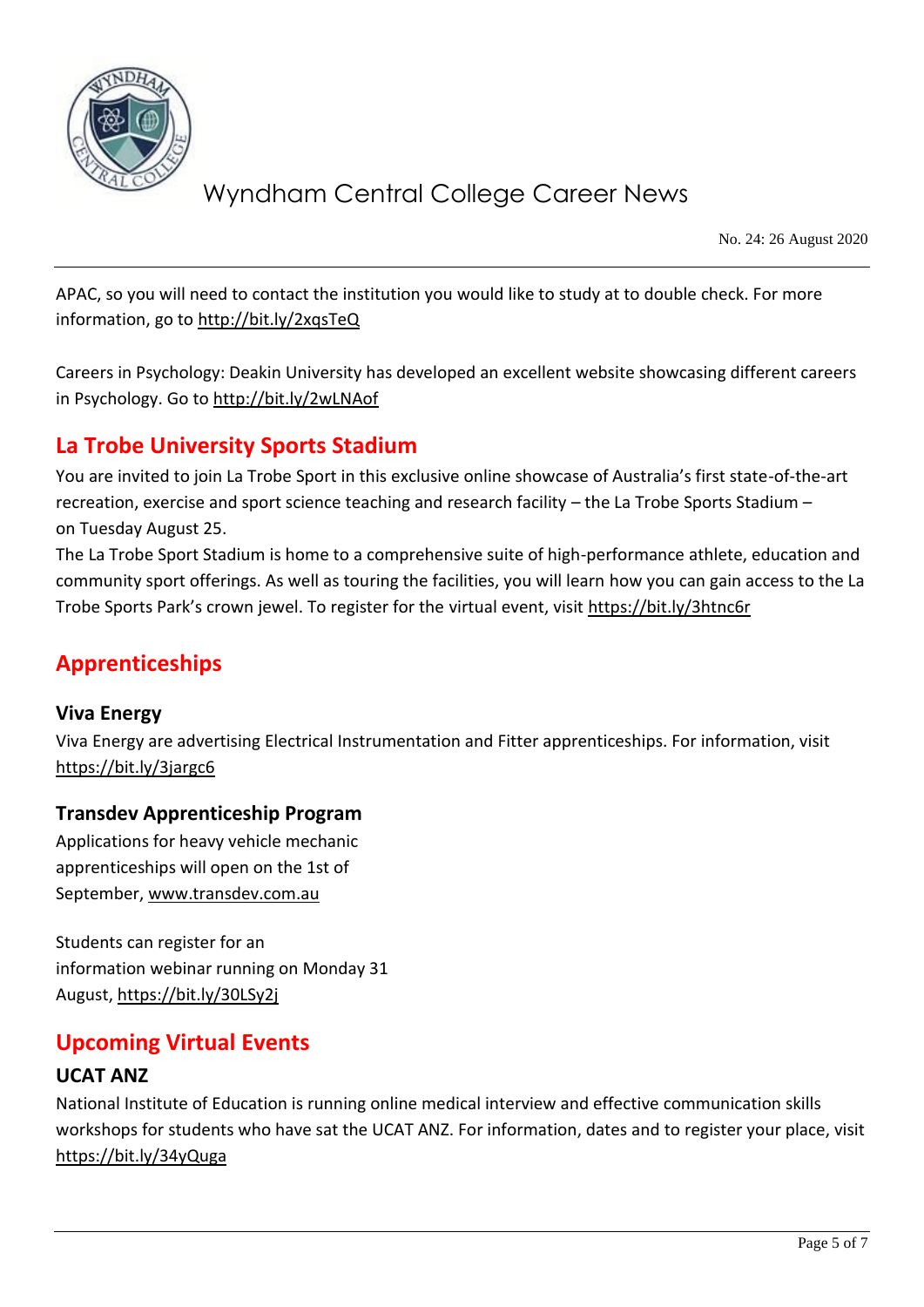

No. 24: 26 August 2020

#### **Macleay College**

Macleay College is located at Melbourne and Sydney and offers a variety of courses. Students interested in studying advertising or business at Macleay College in the future can undertake live demo classes.

Study Digital Media and Advertising When: Wednesday 2 September, 2.30pm Register[: https://bit.ly/32p29LL](https://bit.ly/32p29LL) 

Study Business Demo Class When: Thursday 3 September, 2.30pm Register[: https://bit.ly/3jasuUK](https://bit.ly/3jasuUK)

Course information,<https://bit.ly/3loskv5>

#### **Federation University – Your Fed Future**

Federation University is running the following online webinar for prospective students:

**August**

26 Bachelor of Geoscience

Information and RSVP - <https://bit.ly/2WfWfLo>

#### **Monash University – Online Information Seminars**

Monash is running the following online seminar for prospective students:

**August** 27 Law

#### **Year13 - Future of Work Expo**

Year13 are running another amazing expo for students! The theme for this expo is 'Future of Work'. You can go into the running to win huge prizes by participating in webinars and there is an impressive lineup of guest speakers. This is an event not to be missed! Dates: Tuesday 25 – Thursday 27 August Information and RSVP:<https://bit.ly/30QbDQZ>